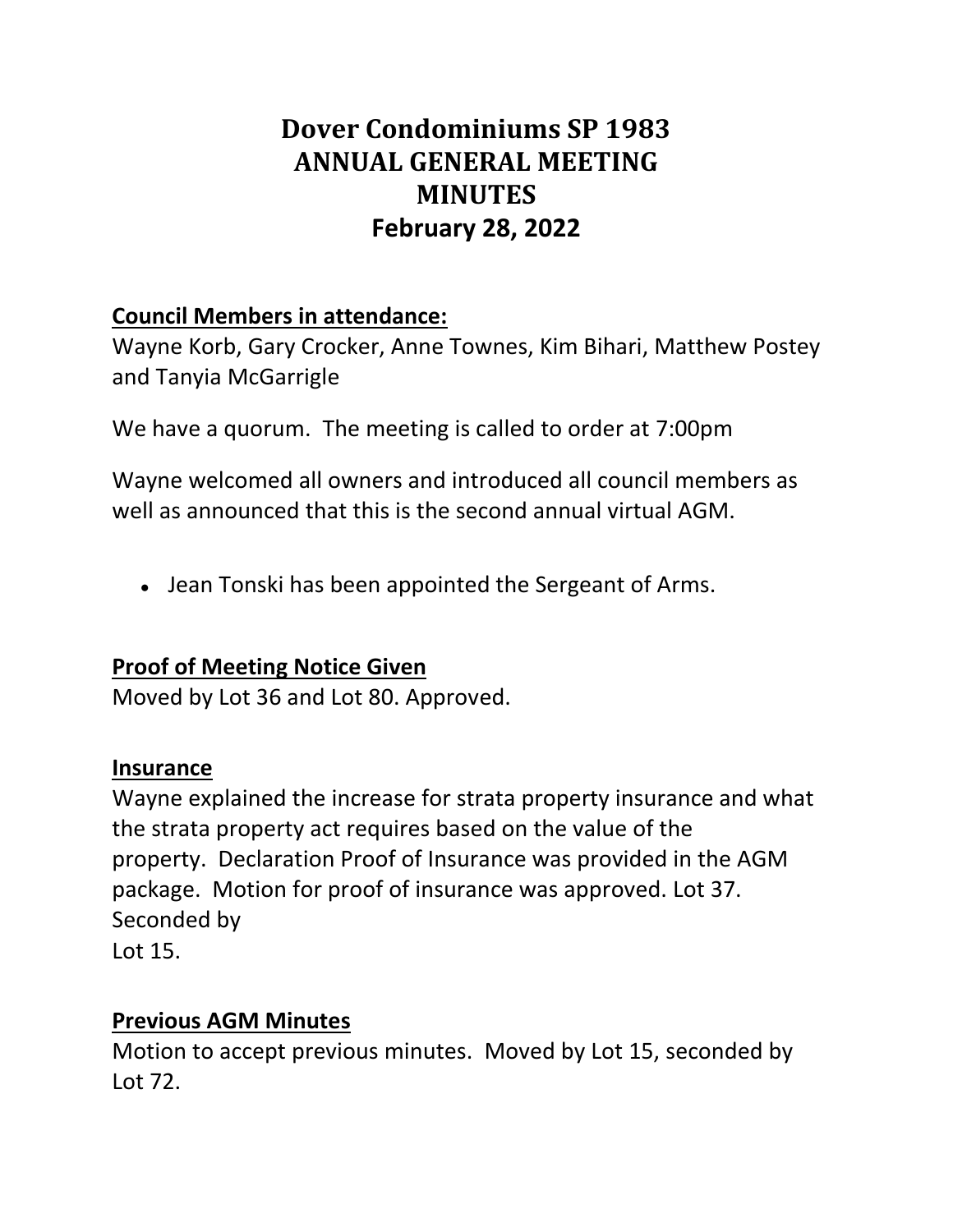### **Strata Rules**

There are no changes to the current strata property rules.

### **Business from AGM 2021**

The roof of 6715 completed in 2020 and the roof of 6711 was completed at the beginning of 2021.

### **Introduction of current strata council.**

| Wayne Korb:            | President             |
|------------------------|-----------------------|
| <b>Gary Crocker:</b>   | <b>Vice President</b> |
| Al Sibley:             | Treasurer             |
| <b>Anne Townes:</b>    | Member-at-large       |
| Kim Bihari:            | Member-at-large       |
| <b>Matthey Postey:</b> | Member-at-large       |
| Tanyia McGarrigle:     | Secretary             |

### **Treasurer's Report**

- All bills are current and up to date
- 2 extra payments for the window project will be withdrawn on May 15, 2022 and October 15, 2022.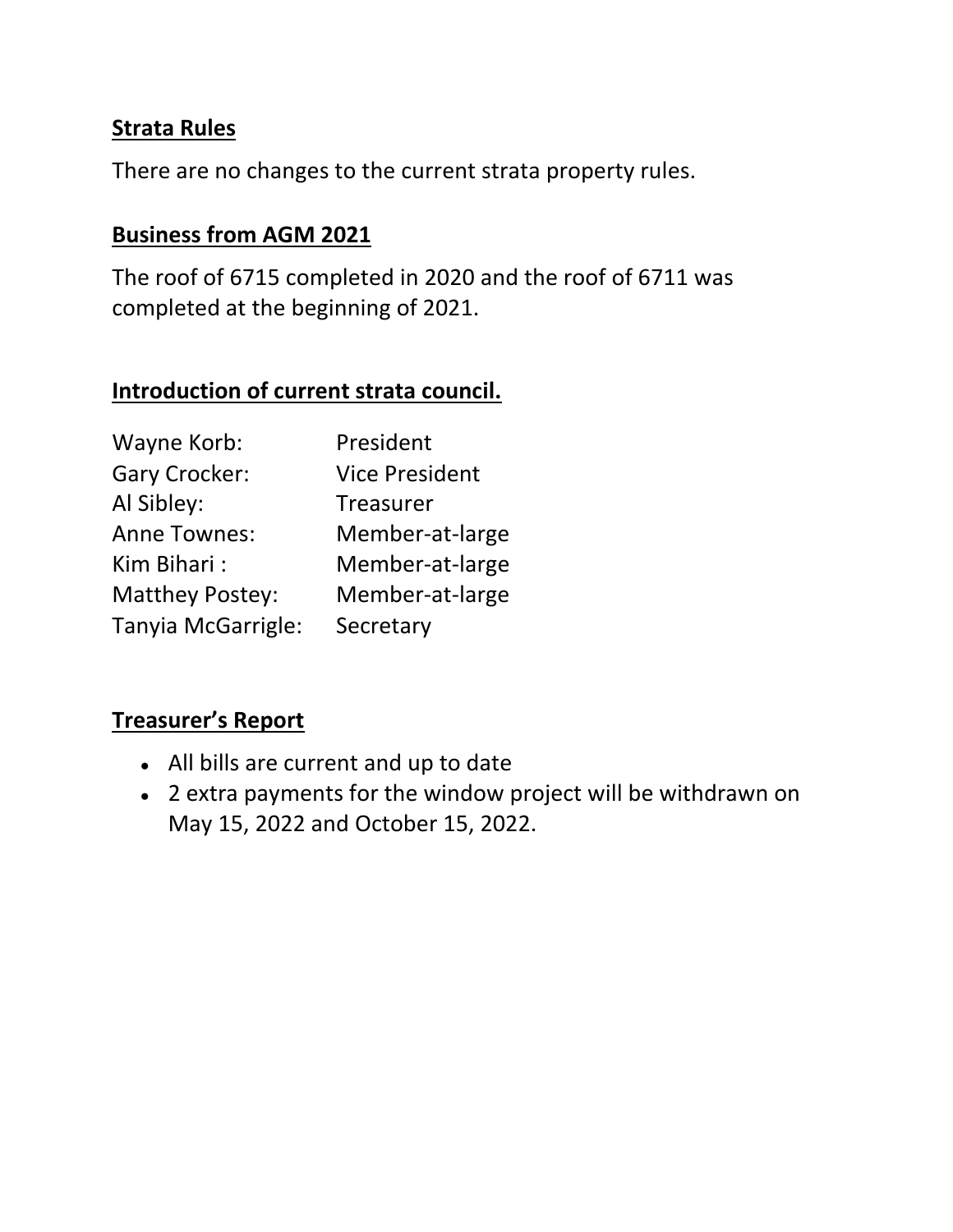### **February 28, 2022**

#### **Operating:**

Cash: \$9,178.99

### **Contingency:**

Cash: \$57,069.05 GIC \$80,200.00 Total: \$137,269.05

**Grand Total: \$146,448.04**

#### **WINDOWS REPLACEMENT PROJECT:**

Cash \$1,576.50 GIC \$45,000.00 Total: **\$46,576.50**

**Reminder:** 

**The EXTRA Strata Fee Payment for the Window Project will be collected through the Pre-authorized Debit (PAD) on MAY 15, 2022 and OCTOBER 15, 2022.**

**This EXTRA payment will be the same amount as the monthly Strata Fees collected the 1st of each month.**

## **Budget and Financial Information**

Wayne reviewed and explained the budget and answered questions from owners.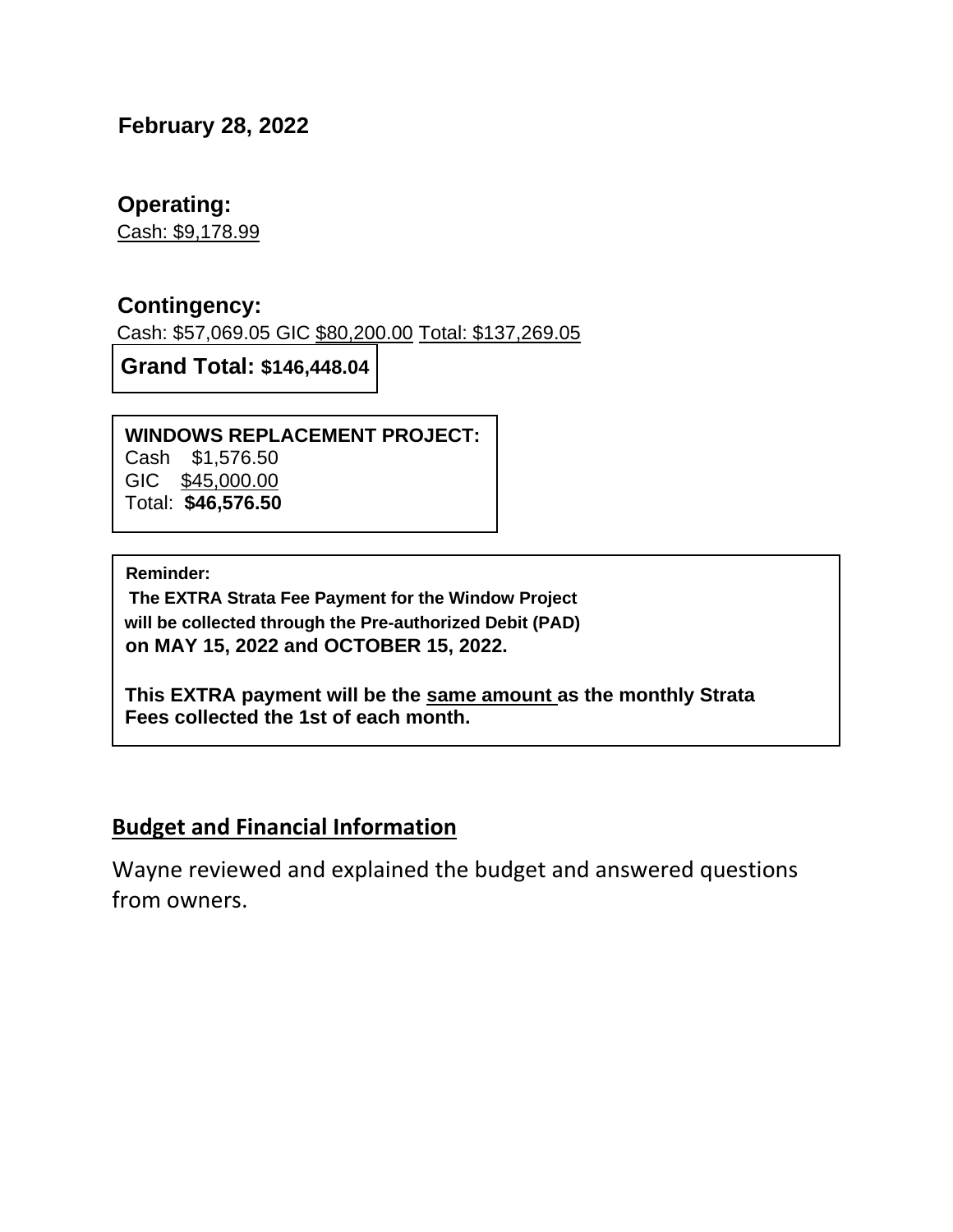Administration resolution for strata meetings to be able to be electronic, was updated in January 2022, changes in government requirements.

**Administration #1** - to update the bylaws to allow for the AGM and strata meetings to be held for electronic communication devices.

● Motion poll 22 yes/7 no. Bylaw update – Motion approved**.**

## **Budget 2022-2023 – Financial Resolution**

- **#1** Accept a 4% increase this year per each strata payment.
	- Motion poll 22 yes/8 no. Motion passed. Strata fee increase approved at 4%.

**#2** Resolution to transfer any surplus to the contingency reserve account versus leaving it in the operating account.

• Motion poll 26 yes/4 no. Motion passed. Any surplus will be added to the contingency fund.

## **Capital Project #1 – Depreciation Report**

• Motion poll 7 yes/23 no. Depreciation Report – Motion defeated.

## **Capital Project #2 - Proceed with the capital project to replace the gable on both buildings**

• Motion poll 28 yes/2 no. Gable Repair – Motion approved.

## **Capital Project #3 - Approval of power washing both strata buildings**

• Vote: Motion poll 28 yes/2 no Power Washing – Motion approved.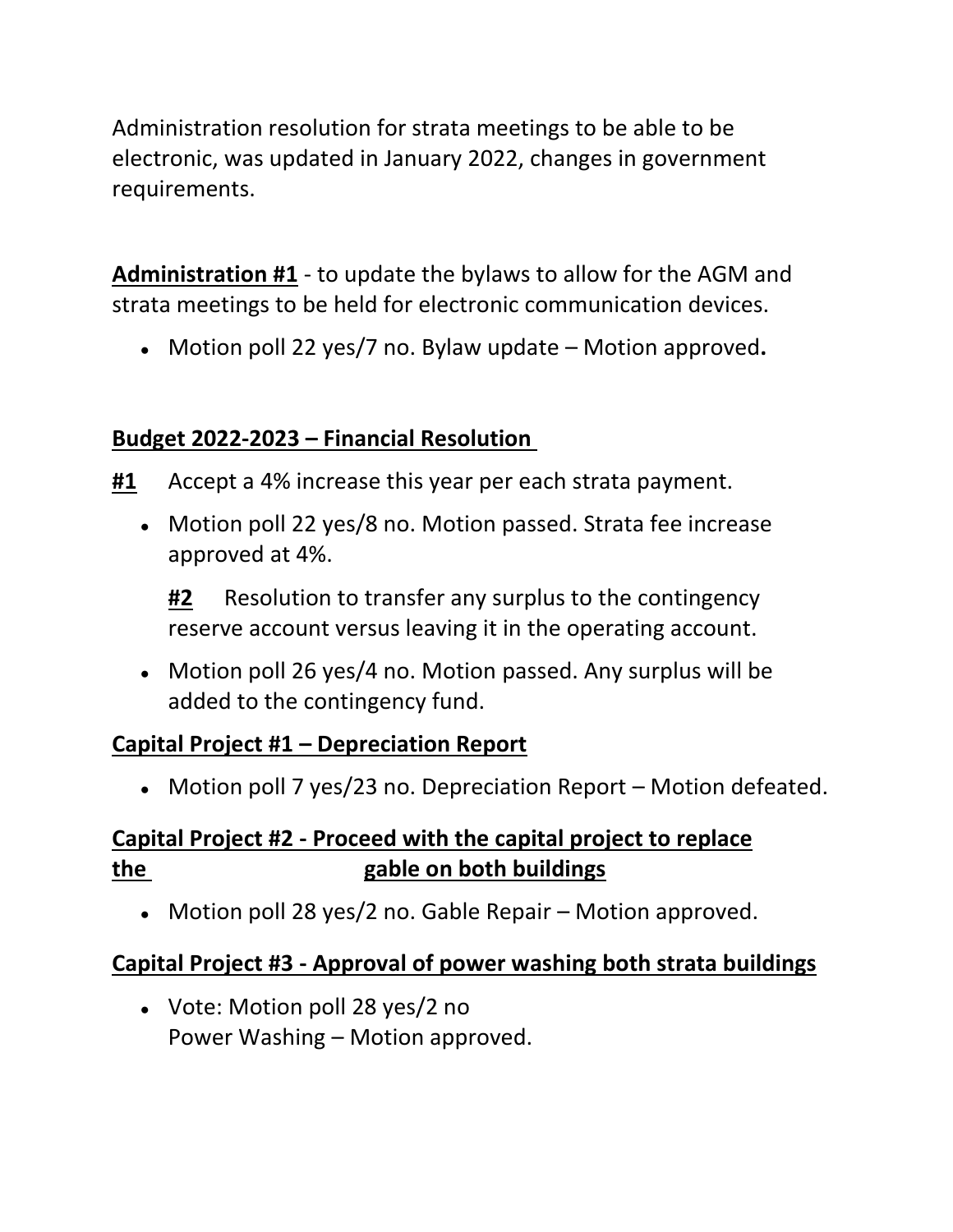## **Questions/Comments**

• Lot 33 asked who the administrative manager is for strata property. Inquired if repairs were assessed by a depreciation report. Suggested a depreciation report.

Wayne explained that any repairs are completed by a licensed contractor and how much depreciation reports can cost. He advised that a depreciation report is not recommended.

- Lot 51 pointed out the notation of an administrative manager and Wayne explained that the onsite maintenance person has some managerial duties to ensure that strata property is maintained.
- Lot 80 asking about what the issue with the gables are and how the extreme heat garbage added key to prevent non-residents accessing the garbage compound.

Wayne explained that the issue with the gable wood had shown water penetration and was shown being compromised and needed repair.

- Lot 80 asked questions regarding the insurance and funding transfer.
- Lot 22 stated that the garbage compound has an odor and suggested to regularly change out of the bins. Explained that he inquired to GFL that the company would change out the garbage bins at no cost.
- Lot 52 asked how to review the monthly strata minutes.

It was answered that the monthly minutes can be viewed on the website at sp1983.org

• Lot 37 suggested that we move ahead with the meeting by following the agenda.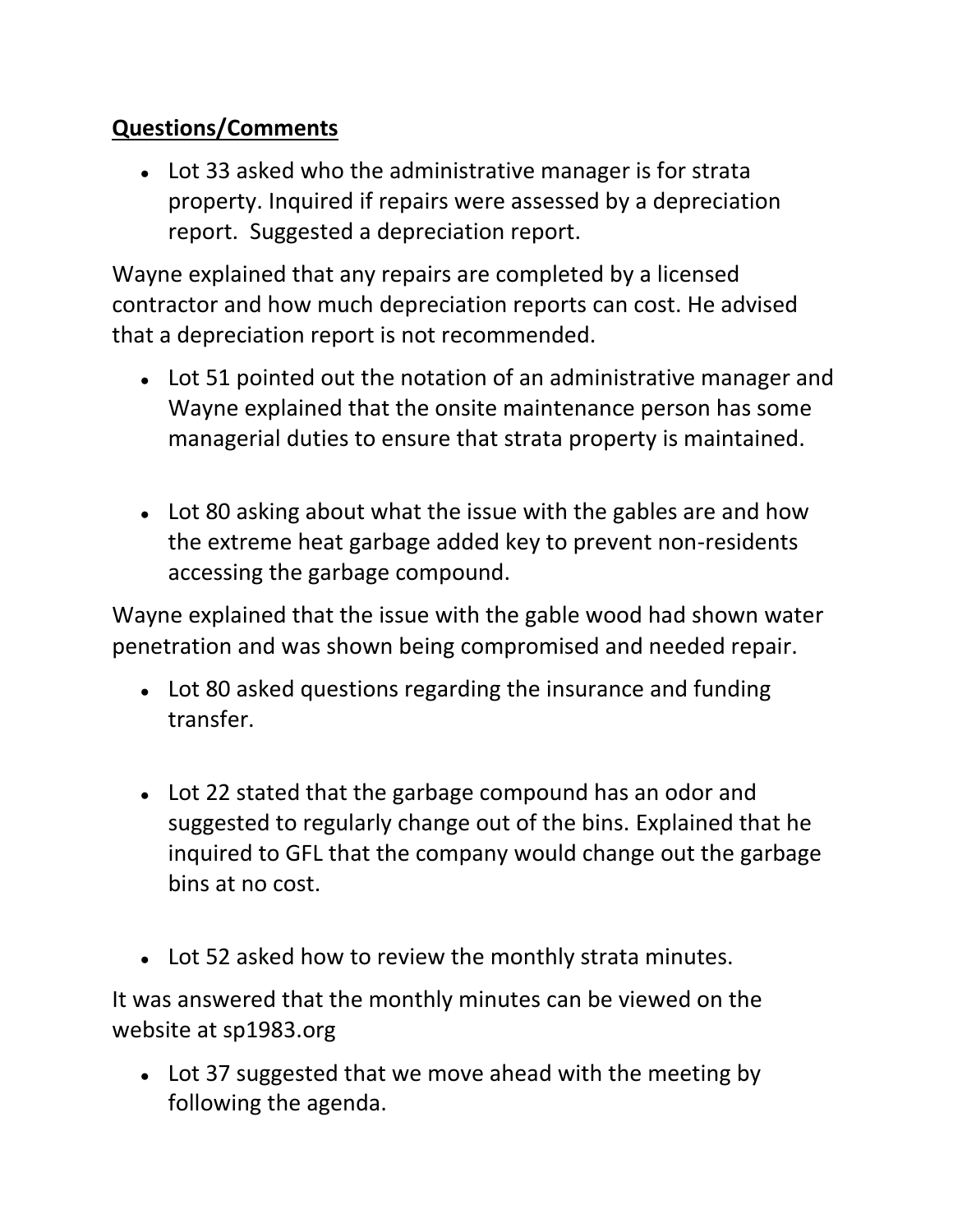• Lot 18 indicated that there was a 2021 surplus and why the strata fees are being increased.

Wayne explained in detail the value of increasing the strata fees by 4% to ensure the running of the strata property. Lot 51 challenged the figures.

- Motion to accept the treasurer's report:
	- **Motion withdrawn by Lot 37.**

Questions were presented about the repairs for the gables. Anne, Wayne, and Gary were able to provide adequate information on the potential plans for the details of the repair process. The funds would be withdrawn from the contingency fund.

• Lot 51 asked if the front of the building and ground floor units would be power washed.

Wayne replied that medium pressure would be used and ground floor units are not power washed. Gary informed that the building power washing will be paid by the contingency fund as per the project #3 resolution.

Anne indicated that moss removal around strata property and painting of the parking lot will need to be done.

• Lot 33 asked if the parking lot and garbage area can be power washed.

This request to have the parking lot and garbage area power washed will be reviewed.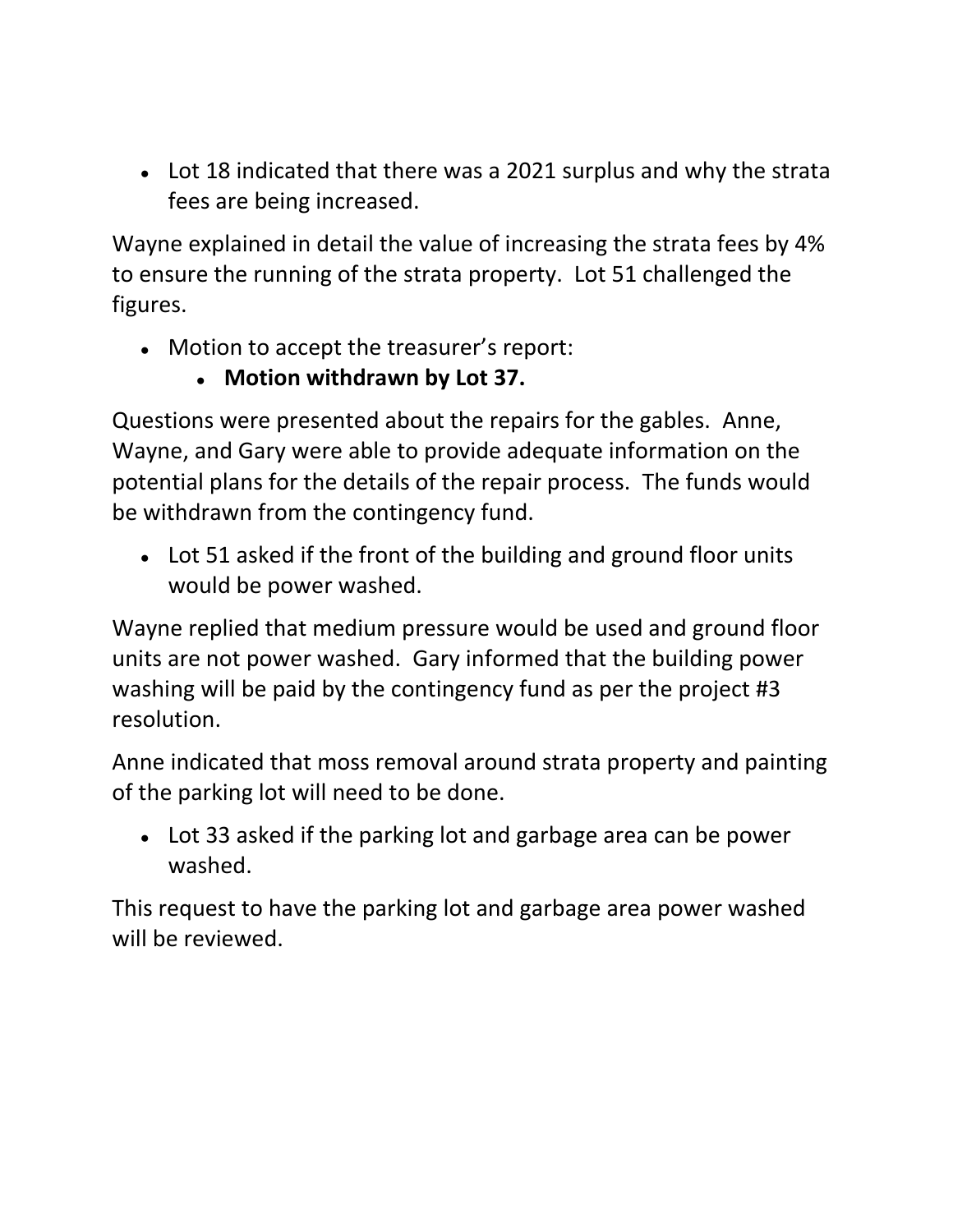• Lot 51 thanked Wayne for some unit assistance. They explained that they had a camera inspection by Roto-Rooter. Bellies in sewer pipes are when sewage backs up and creates issues for the ground floor. The question was asked as to who would be responsible for the invoice if it is not the fault of the unit.

This question will be reviewed and posted in the upcoming March 2022 minutes.

• Lot 22 requested an opinion board for strata owners to supply input for strata property foliage recommendations and suggestions for beautifying the property etc.

There is currently a cork board in the recreation room, but due to current Covid-19 public health recommendations, the recreation room is closed for use. Strata will advise owners when it becomes available.

- Lot 18 recommended for owners to check the date of their hot water tanks to ensure that they are not outdated. Please check with your insurance company as there are different policies that each company requires and if not followed, could void your insurance if there is a water leak.
- Lot 18 asked what type of pressure power washing is being done and whether there is any concern of water seeping through the building.

Wayne replied that there is no concern.